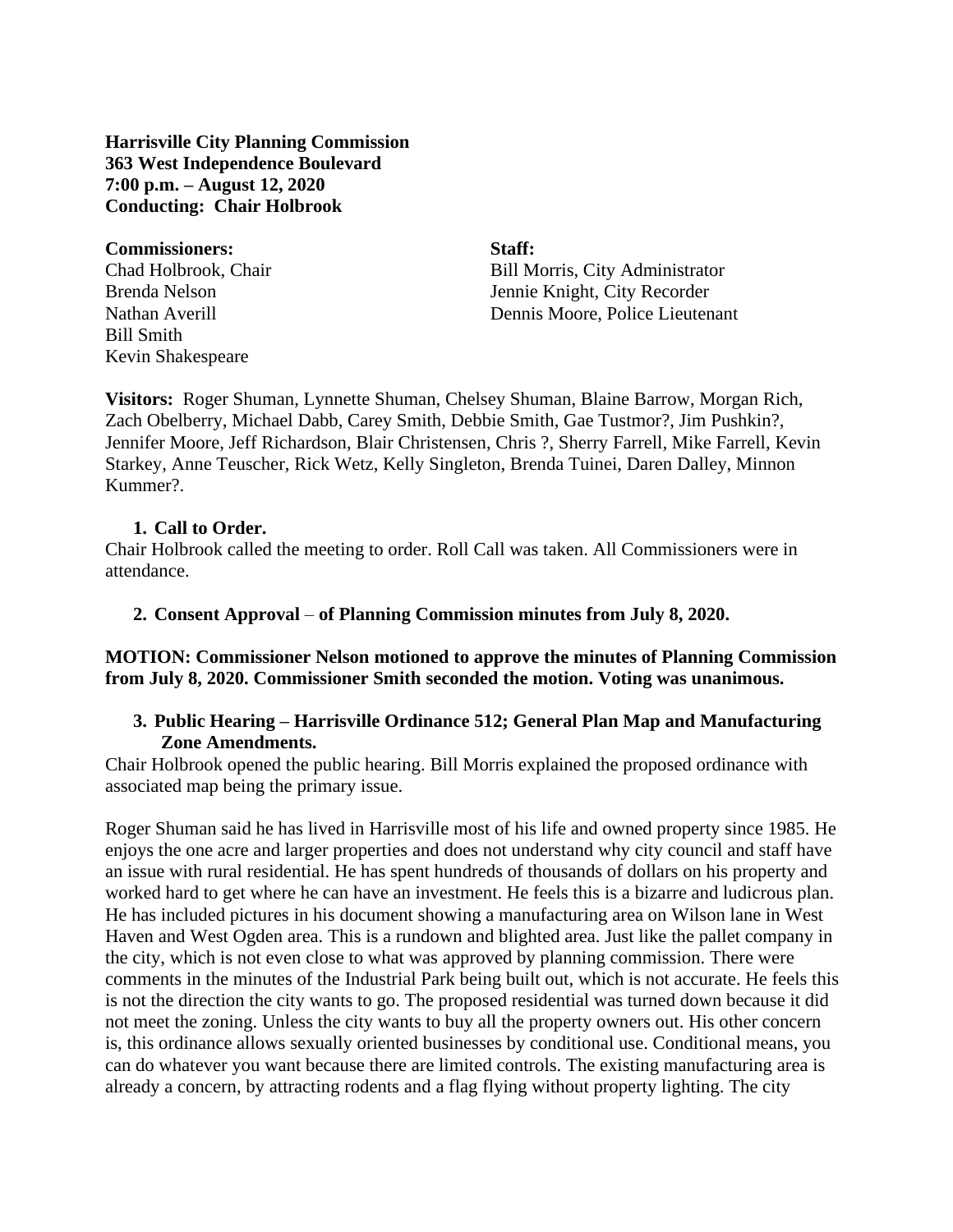agreed to clean up this area. HHI has three semi-trucks parked on 750 West. They did clean up the brickyard but have other issues. He is opposed to this ordinance.

Glen Williams owns 28 acres on 750 West. He understands the MP-1 zone must be aligned with a major arterial road. He is asking who will do the improvements on 750 West and will they go all the way down. This is not to border or share frontage with residential usage. All across the streets is residential. If the city has been approached by an entity that is being considered rezoned to manufacturing, shouldn't the property owner be notified. Years ago, he proposed an active assisted living community with activities and other amenities. Mr. Shuman did not want this when he was on the Planning Commission at that time. He expressed his support of this ordinance saying he is in favor of what will make his property as valuable as possible.

Marvin Farrell has lived in Harrisville most of his life. He grew up on 750 West and they have seen a lot of changes there. He understands this is to create a better tax base for the city, but if this goes through, manufacturing will sacrifice the people that live there now. A lot of those people are here tonight, including his father, and an aunt and uncle. This land was not given to them. They have had to work for this. Mr. Shuman said he lives there because of the rural area. The residents do not want to live by a manufacturing plant or something like that in their backyard. He asked Planning Commission to consider if this were in their backyard. Comments were made, that is does not matter until your property is sold, but this would decrease the value of the property. When considering property value, residential value is approximately \$7 per square foot, where as manufacturing is \$4 per square foot by his estimation. He has had people from Planning Commission walk his property and feels the concerns fell on deaf ears. There is an area on North Street, that is considered in the flood plain. If this was drained to  $12<sup>th</sup>$  street and clean up of fourmile creek, the flooding is caused by irrigation water. He is against this proposal, and represents his father who is also against this as well.

Brenda Tuinei said this will cause all the property values to depreciate. No residents want to move, they live here for a reason. She says they will be dealing with heavy traffic, especially with sexual oriented business. She has small children at home. She is against this proposal.

Mike Ferrell said he attended a planning meeting six or nine months ago where there was discussion about trying to annex Kimberly Clark. He feels this is why this is being proposed. He feels they are throwing away residents to get Kimberly Clark.

Blaine Barrow said he lives on 750 West; he would like to go on record that he opposes this to enhance the interest of people who do not live here. There are people who own property but do not live here. They have bought property for investments. Those that live here, do not want manufacturing in their backyard. This would not be good for the residents. This would not enhance anything. Like the Industrial Park, there were homes in there at the time they created that. They bought out the property owners so they did not have to live there. This would affect the residents.

Jeff Richardson said he understands the city is thinking of changing this area from housing to manufacturing. He asked if this is changing the zoning. Commissioner Averill said this is currently agricultural. Jeff Richardson said he is concerned with the limited amount of housing.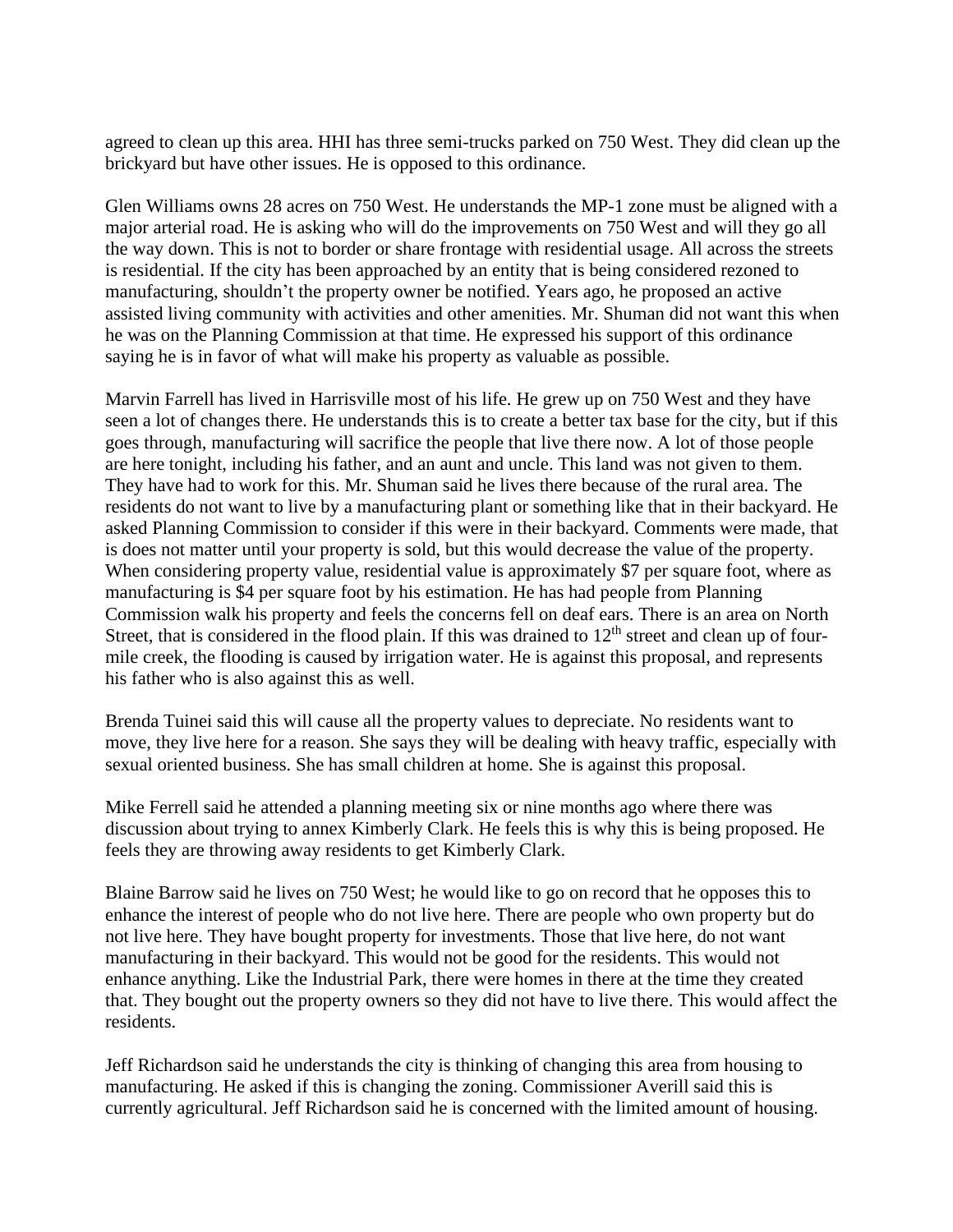We used to have the golf course, now this is an eye sore. But to cram manufacturing in a housing area where there is already a shortage of housing. He suggests leaving this alone and let someone develop this into housing.

Richard Allen said he lives on 750 west on westside of Highway 89. He asked about the proposed 2020 zoning map; saying the future map shows this area being ½ acre to 1 acre lots. He is confused why the city is considering changing. He looked on the map down the westside of 750 West, which shows mixed use where he lives. The future map shows smaller lots. He does not know what the city is thinking. He thinks this should remain the same. All zoning in this area should remain A-1. His lot is 1.25 acres and he does not understand why anyone would want to live anywhere else.

Daren Dalley said he has lived here about a year and loves his property. He said he does not want this proposed industrial park with additional lights. He can already see the lights from Kimberly Clark. He is opposed saying this proposal only benefits one person. He likes the rural area and has two acres.

Morgan Rich said she represents her parents, Mark and Gayle Rich, who have lived on 750 West for 24 years. She said they live there for a reason and enjoy this area. If this is industrialized, where 750 West has been peoples home forever, they are taking away all of these memories. They are against this proposal.

Mike Dabb said he does not fully understand what is being proposed. What level of manufacturing is being proposed and what impacts will this have to existing property owners. Is the city expecting more sale of properties in the future and what is the expectation of the city.

Chris Draper said his mother-in-law lives on the corner of 750 West and Highway 89. He is confused if this is to bring in revenue to the city. He asked if Kimberly Clark is planning to span over the railroad tracks. He said he understands the golf course no longer exists and asked if that is being turned into a housing complex. In his view, that would bring in more money than this manufacturing area.

Roger Shuman said he appreciates what Glen Williams commented and said he touches on that in his letter. This proposal is much worse. He said he is ashamed of what he has turned down in the past while he was on the planning commission. He would rather see an assisted living facility rather than a manufacturing area which would take down the value of his property.

### **4. Continue Public Hearing** – **Harrisville Ordinance 511; Recreation and Commercial Vehicle Amended.**

### Chair Holbrook opened the public hearing.

Lt. Moore gave an overview of the proposed changes. The new ordinance requires a permit that will be tracked with the city with special exceptions for anything longer than 15 days. The city cannot put one size fits all throughout the city. There are circumstances where someone might need to occupy an RV for six months if they are building a home as long as they are hooked up to water and sewer. The issue is we are seeing nuisances arise and an increase in crime from people living in RV's. Salt Lake City is inundated with this, where people eventually leave and the city is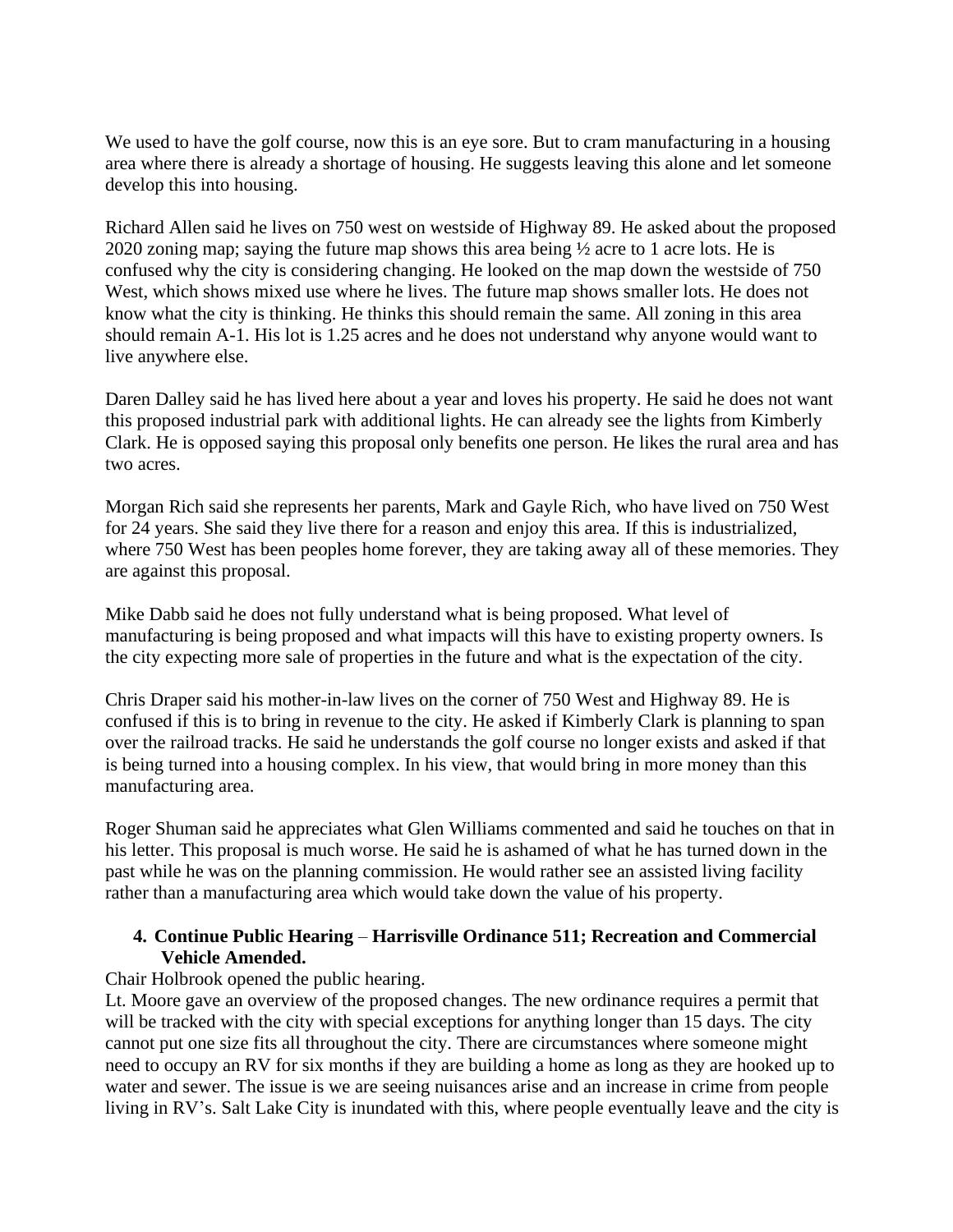forced to come through and clean this up. He not only has an obligation as a police officer, but also as a resident. As a city and police department, we have a history of supporting our citizens. Officers are given discretion to handle individual situations. He reviewed the proposed changes that are included.

Kevin Starkey said he currently manages Walmart. He is concerned for the safety of his employees and the customers because of ongoing issues in the parking lot. Trailers are the main problem. He called the police department to remove a trailer that was in shambles. They must rely on city code to help with these issues. With a 24-hour parking restriction, he can install signs in the parking lot. There are times when officers are met at the door with a gun. This is much better coming as a city ordinance than a private property owner. They are asking people with not very much experience to address these issues. There is no way to expect the city to enforce things that are not in the code. The tow truck drivers will not tow without it being against the city code. In his opinion, 24 hours is a good amount of time. Our Walmart sits far off the freeway, so the people who are staying overnight are not the same as those that are right off the freeway.

Rick Wetz said he lives around the corner from City Hall. He would like to review the proposed ordinance since this varies from the one included in the packet. This proposed ordinance is more agreeable than the previous one. He does not agree with the side parking regulations. Some houses do not have that option. He understands the problems the officers encounter. If they try to enforce this against one, but not other, is there liability with preferential treatment. He recognizes this is a hard job. In his opinion, Walmart should have a policy that enforces parking issues. He believes they do not want to suffer the bad name that comes from this.

Roger Shuman said he supports anything that helps the police department do their job. He likes some of the comments that allow the residents to have someone stay for a few days through a permit and suggested having a digital application to facilitate these permits. That way residents do not have to come into the city. Anything that helps clean up the commercial area, which causes challenges to business owners. This is hard to keep people from parking there.

Allen Clark said he has two trailers and is lucky to have a large lot that can accommodate this. He said the city is allowing houses to be built on small lots and the people buying these homes do not have the room they need. He is against the requirement of keeping RV's behind or to the side of the house.

Marvin Farrell said he likes the comments on trying to police this issue. He has had to live in the middle of this type of situation where there are trailers being parking in the yard where drugs are being dealt. He likes what they city is trying to do, by having the citizens of Harrisville have their input. He asked when this will go into effect, when it is voted on. He suggested, if possible, to table this so other people can look into this. There are people living in trailer in town, not just next to him. He thanked the city for cleaning up his neighbor's property. He said we need to be smart about what we are doing. With development coming in, there needs to be money to pay for this. He proposed having ways for residents to help by enforcing this and taking care.

Resident #1 said she is for permits and we should help our local businesses. She supports the police department.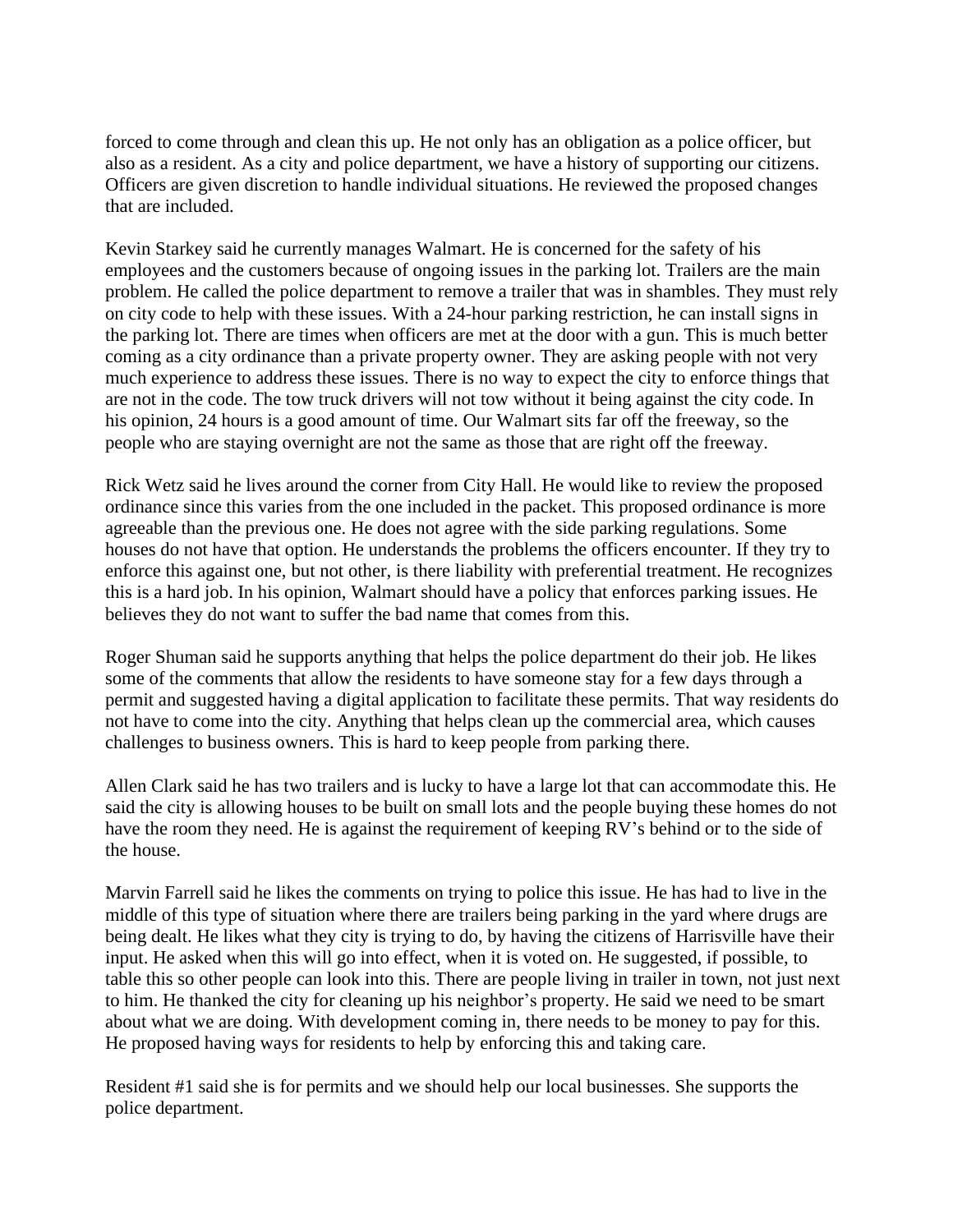Kip Mollendorf said Walmart is a business and it sounds like they are having difficulties, but he is again the impact to residents. He said he feels this is pushing on residents instead of commercial. The city is allowing people to build on small lots. He is for taking care of Walmart and agrees this is scary on the east side where this is. He understands we should take into consideration Walmart because they are a large tax base but a lot of people live here because they enjoy Harrisville. He would like to see the city make this to where everyone can do what they need to do.

Chair Holbrook closed the public hearing.

### **5. Discussion/Action/Recommend – Harrisville Ordinance 512; General Plan Map and Manufacturing Zone Amendments.**

Bill Morris said the largest issue with the proposed ordinance is the manufacturing area on the map and suggested Planning Commission remove this area from the map.

**MOTION: Commissioner Nelson motioned to remove the manufacturing area from the proposed map. Commissioner Holbrook seconded the motion. Commissioners Holbrook, Nelson, Smith, and Shakespeare voted aye. Commissioner Averill abstained from the vote.**

Commissioner Averill pointed out some of the proposed changes include permitted uses that are now conditional; meaning what was allowed before will now have to come before the Planning Commission for conditions.

### **MOTION: Commissioner Averill motioned to give positive recommendation for Ordinance 512 as amended, removing the manufacturing area from the map. Commissioner Holbrook seconded the motion. Voting was unanimous.**

Commissioner Holbrook said he hopes this shows they listen to the public when considering items.

### **6. Discussion/Action/Recommend – Harrisville Ordinance 510; Mixed-Use Commercial Amendments.**

Bill Morris reviewed the memo which outlines the recommended comments that are now included in the proposed ordinance. He suggested Planning Commission table this ordinance to better define a commercial element including open space, parking, and landscaping. He would like to define this must have a commercial use as part of the commercial element.

### **MOTION: Commissioner Nelson motioned to table Harrisville Ordinance 510; Mixed-Use Commercial Amendments. Commissioner Averill seconded the motion. Voting was unanimous.**

# **7. Discussion/Action/Recommend** – **Harrisville Ordinance 511; Recreation and Commercial Vehicle Amended.**

Bill Morris said he recommends tabling this proposed ordinance to allow public access to the new information. Commissioner Averill said he likes the permit regulations better than his proposed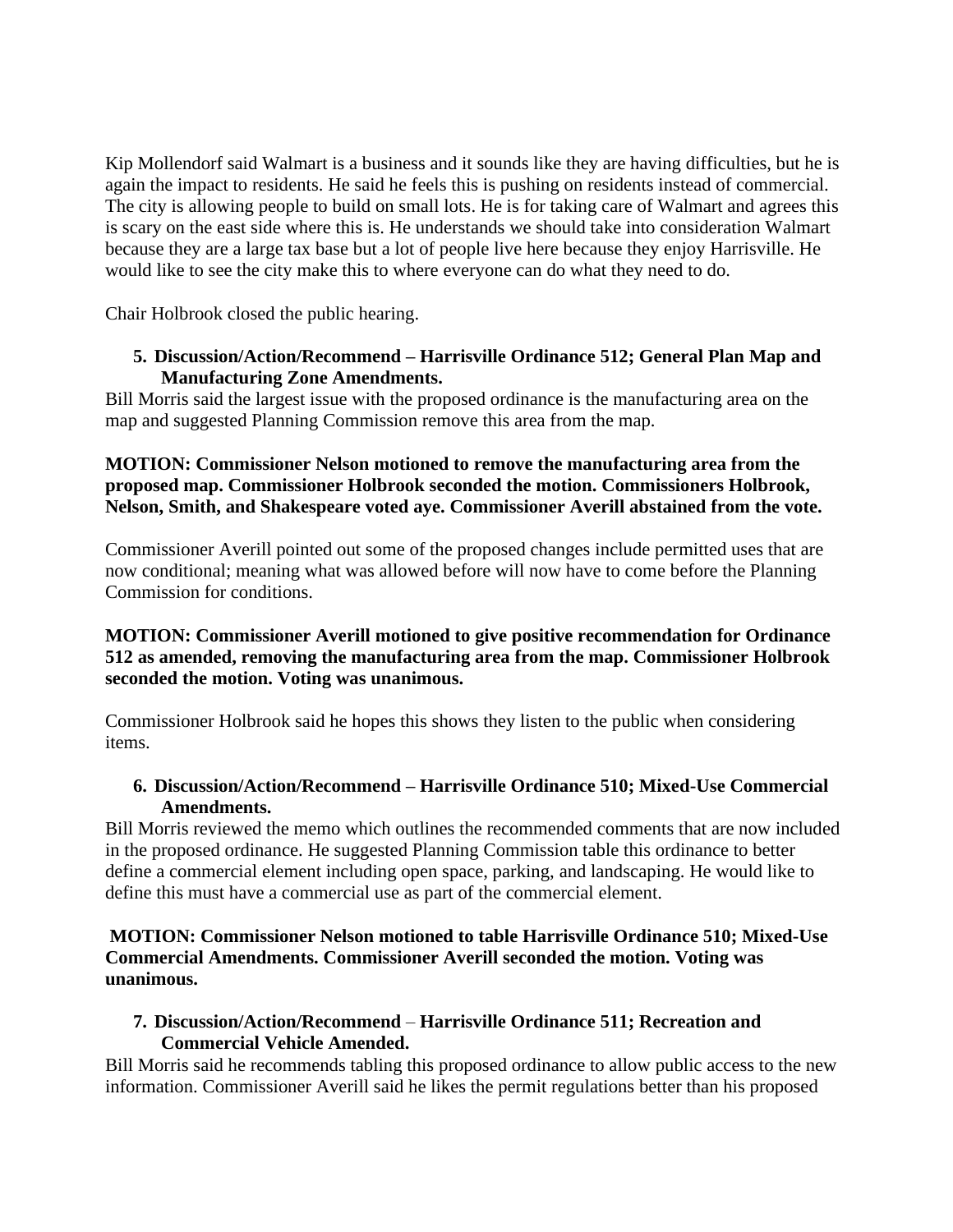changes from the North Ogden template. Bill Morris will edit Lt. Moore proposed ordinance and have this available at the next meeting.

### **MOTION: Commissioner Smith motioned to table Harrisville Ordinance 511; Recreation and Commercial Vehicle Amended. Commissioner Nelson seconded the motion. Voting was unanimous.**

**8. Discussion/Action/Recommend** – Conditional Use Permit for Anne Teuscher located at 190 E Wahlen Circle.

Anne Teuscher explained the nature of her business. She would like to do spray tans in her home with one client at a time. Bill Morris outlined the municipal code requirements for home occupations. Anne Teuscher agreed to meet all of these requirements. Commissioner Holbrook asked for clarification on her service and how she will maintain client's privacy. Ms. Teuscher said she will conduct the service in her bathroom for now. Commissioner Holbrook suggested she obtain insurance and safety measures. Ms. Teuscher said she wanted to get approval through the city first. Commissioner Averill asked if there are any offensive odors. She said nothing that will be emitted. She plans to install a larger fan for venting when she finishes her basement. Bill Morris instructed the fan be no louder than a regular air conditioning unit.

**MOTION: Commissioner Smith motioned to approve Conditional Use Permit subject to Harrisville Municipal Code requirements for Glow Studio (Anne Teuscher) for property located at 190 East Wahlen Circle. Commissioner Shakespeare seconded the motion. Voting was unanimous.**

### **9. Discussion/Action/Recommend – Final approval on Jennings Subdivision – 1 st Amendment.**

Bill Morris reviewed the engineer's memo dated August 12, 2020. The amendment adjusts the lot size of one lot and adds two more lots into the subdivision.

# **MOTION: Commissioner Holbrook motioned to grant final approval on Jennings Subdivision – 1 st Amendment subject to the engineer's memo and compliance with the municipal code. Commissioner Smith seconded the motion. Voting was unanimous.**

Greg Montgomery asked to review the engineer's memo. He clarified the secondary water has already been stubbed in the road. Bill Morris suggested submitting that proof to Bona Vista for his water service. Mr. Montgomery said Matt Robertson mentioned the signature block for city council can be removed since this approval is through Planning Commission with nothing being dedicated to the city. The county surveyor's office had mixed messages on their review. Bill Morris explained the city previously had an interlocal agreement for review and fees. The developers engineer will need to add a signature block for the Mayor and take this to the city engineer's office to begin collecting signatures.

# **10. Commission/Staff Follow-Up.**